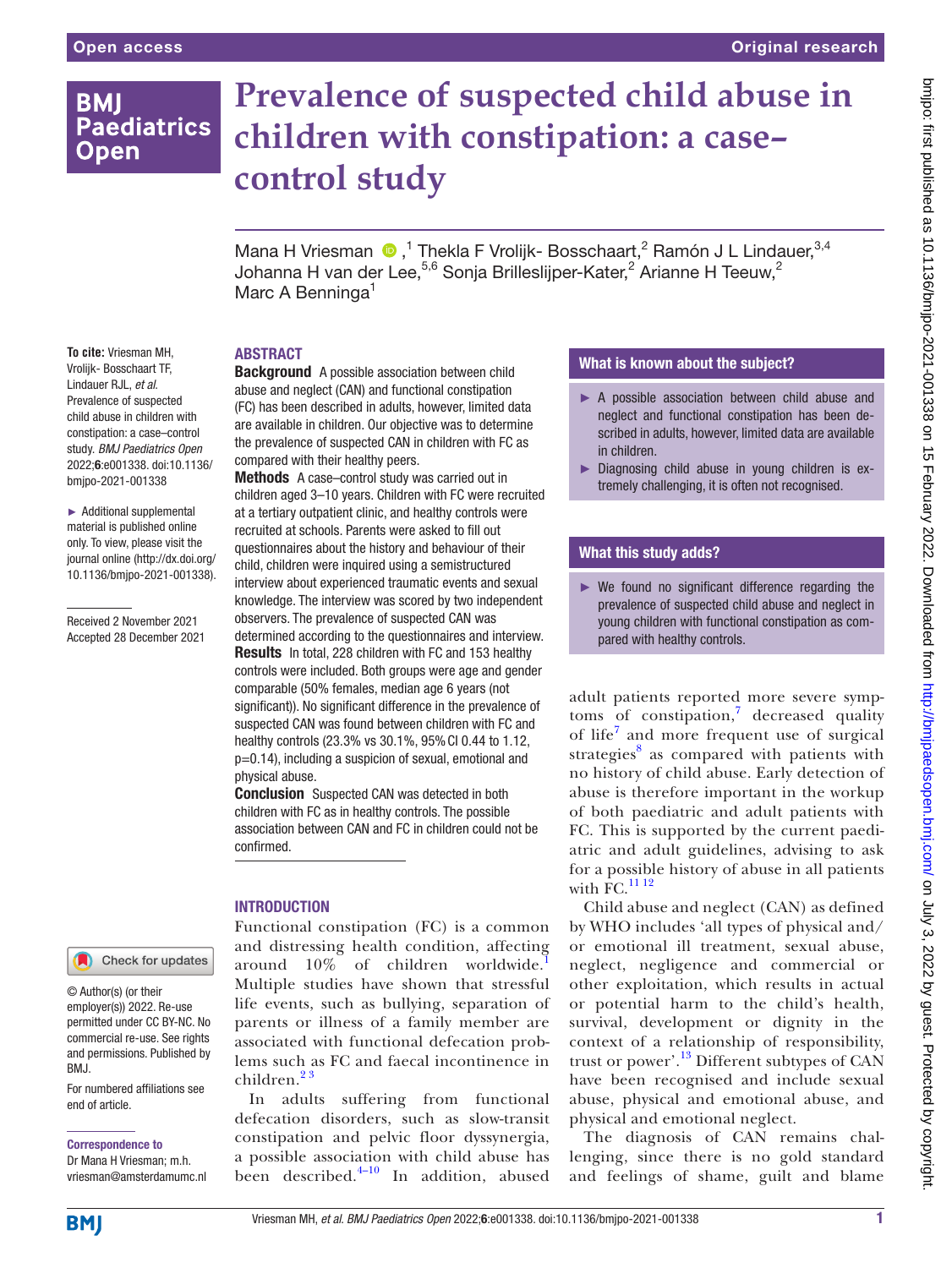play an important role in the disclosure of abuse.<sup>[14](#page-7-6)</sup> In children, the diagnosis of abuse is even more difficult because of verbal limitations<sup>[15](#page-7-7)</sup> and the often absence or non-specificity of physical and psychological symp-toms related to CAN.<sup>[16 17](#page-7-8)</sup> Several screening tools have therefore been proposed for the paediatric assessment of CAN, using specific signs such as abnormal (sexual) behaviour,<sup>[18](#page-7-9)</sup> age-inappropriate (sexual) knowledge<sup>[15](#page-7-7)</sup> and abnormalities found on physical examination to detect patients with suspected CAN.

Several pathophysiological mechanisms in adults have been proposed to underlie the association between CAN and FC. Exposure to abuse may result in emotional distress, which in turn, through the brain-gut axis, may lead to visceral hypersensitivity and somatisation generating gastrointestinal symptoms.[10 19](#page-7-10) In addition, trauma to the anorectal area or abdomen related to abuse may result in withholding behaviour and pelvic floor dysfunction. $10<sup>10</sup>$  However, the current evidence in adults is also criticised due to methodological shortcomings such as small study populations, the lack of control groups and recall bias.<sup>2</sup>

Only a few small cohort studies described a possible association between CAN and gastrointestinal symptoms in children, such as  $FC<sub>1</sub><sup>21</sup>$  faecal incontinence<sup>22 23</sup> and abdominal pain. $24-26$  Unfortunately, to date, there is a lack of well-designed studies investigating the prevalence of CAN in children presenting with functional defecation disorders.

Therefore, our objective was to determine the prevalence of suspected CAN in a large cohort of children with FC as compared with their healthy peers using specific signs of CAN.

#### **METHODS**

A case–control study was carried out between April 2014 and March 2019 including children with FC (index group) and healthy children without gastrointestinal complaints (control group).

#### Study population

Children aged 3–10 years presenting at our specialised outpatient clinic with FC according to the Rome III criteria<sup>[27](#page-7-15)</sup> were included in the index group. Children with signs of organic or surgical causes of their symptoms were excluded.

For the healthy control group, children aged 3–10 years without gastrointestinal symptoms or any other functional or chronic disease were eligible for inclusion and recruited at randomly selected elementary schools throughout the Netherlands. Parents of children were asked about the medical history, current gastrointestinal symptoms and medication use of their child, and children in the control group were excluded if they had any sign of an organic or functional (somatic) disorder.

In both the index and control group, children were excluded if they or their parents had too little knowledge

of the Dutch language or if they suffered from a known intellectual disability.

#### Recruitment and study procedure

An overview of the study recruitment and procedure is depicted in [figure](#page-2-0) 1. For the index group, all parents of newly referred children as patients with FC received an information letter about the study. After their first appointment at the outpatient clinic, parents were verbally informed by the local investigator. After their consent, the physician filled out a questionnaire estimating the risk for CAN using the Child Abuse Risk Evaluation—Dutch version (CARE-NL, and recorded the findings during the physical examination of the child. Next, after the clinic visit, a semi-structured interview (described below) with the child took place at the outpatient clinic by a trained member of the research team. During this interview, the parents were not present in the room. The interview was recorded on video and scored by the interviewer. At a later time point, the videorecorded interview was scored a second time by an independent member of the research team, who was not involved in the preparation of the manuscript. Parents were asked to fill out questionnaires about their child in a separate room.

Parents of healthy controls received an information letter about the study in the school newsletter or at school meetings. When interested in participating, parents were asked to send an email to the local investigator. The child was interviewed at school in the same way as the patients were interviewed in the index groups. However, no physical examination was performed as this was considered as too much of a burden in an otherwise healthy child. Parents were asked to fill out the same questionnaires at home.

#### Questionnaires and interview

The parental questionnaires and interview with children was used to assess the prevalence of suspected CAN. Parents filled out a demographic questionnaire on a possible history of trauma of their child, and the Child Sexual Behaviour Inventory  $(CSBI-3)$ , <sup>[28](#page-7-16)</sup> measuring children's inappropriate sexual behaviour as a marker for sexual abuse.<sup>[18](#page-7-9)</sup> Children were interviewed using the Life Events Checklist  $(LEC)$ ,  $^{29}$  $^{29}$  $^{29}$  on traumatic events, and the Sexual Knowledge Picture Instrument (SKPI),<sup>[30](#page-7-18)</sup> a childfriendly picture book to assess young children's sexual knowledge. Abnormal reaction to the SKPI included an abnormal non-verbal reaction to the images or ageinappropriate sexual knowledge, which can be indicators of sexual abuse.<sup>15</sup>

The Revised Child Anxiety and Depression Scale-Parent Version (RCADS/RCADS-P)<sup>31</sup> and Trauma Symptom Checklist for Young Children (TSCYC/Trauma Symptom Checklist for Children  $(TSCC)^{32}$  were used to determine psychological symptoms in children with suspected CAN. A demographic questionnaire was filled out by parents to obtain information on social factors and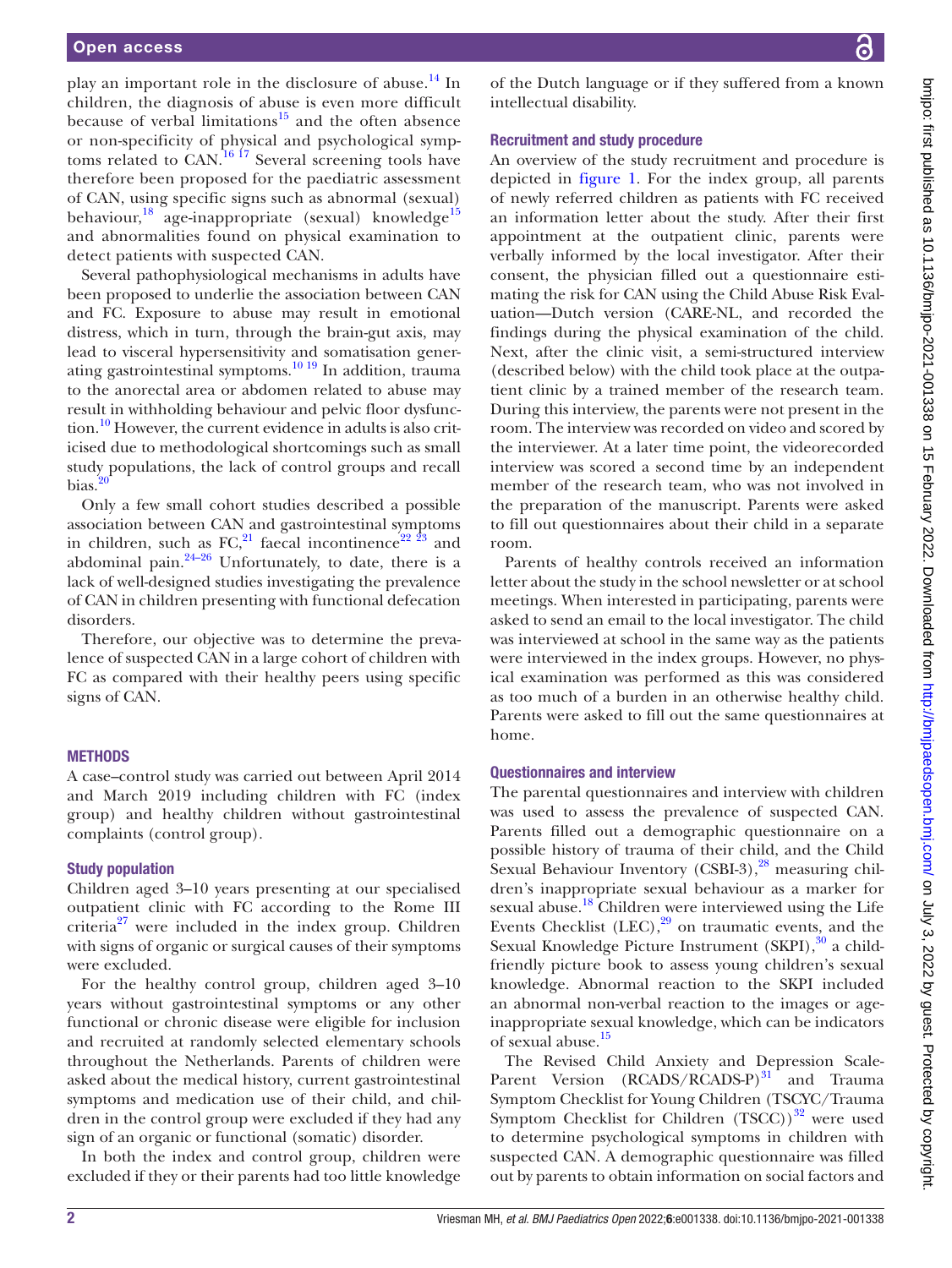

<span id="page-2-0"></span>Figure 1 Overview of study design. \*TSCC and RCADS if ≥8 years old. CARE-NL, Child Abuse Risk Evaluation—Dutch version; CSBI, Child Sexual Abuse Inventory; FAP, functional abdominal pain; FC, functional constipation; LEC, Life Events Checklist; RCADS(-P), Revised Child Anxiety and Depression Scale-Parent Version; SKPI, Sexual Knowledge Picture Instrument; TSCC, Trauma Symptom Checklist for Children; TSCYC, Trauma Symptom Checklist for Young Children.

parental characteristics of the child. Detailed description of the questionnaires is available in [online supplemental](https://dx.doi.org/10.1136/bmjpo-2021-001338) [appendix 1](https://dx.doi.org/10.1136/bmjpo-2021-001338).

### Prevalence of suspected can

The prevalence of suspected sexual abuse, physical abuse, neglect and total prevalence of suspected CAN (all subtypes combined) was calculated. Suspected sexual abuse was determined according to one of the following abnormal results; a parent reported child's history of sexual abuse, a clinical CSBI, an abnormal reaction to the SKPI as scored by two independent observers and/ or a child report of sexual abuse on the LEC questionnaire. The prevalence of suspected physical abuse and emotional abuse or neglect was determined according to the following abnormal results; a parent reported child's history of abuse and/or child report of physical abuse, emotional abuse or neglect on the LEC questionnaire.

Abnormal findings were discussed with a blinded member of our specialised CAN team (SB-K). In case of a strong presumption of CAN and concerns for safety, findings were discussed with the parents and children were referred to our specialised multidisciplinary outpatient clinic (including a specialised paediatrician, child psychologist and social worker) according to the protocol of our hospital.

#### Study outcomes

Primary outcome was the prevalence of suspected CAN in children with FC as compared with healthy controls. In addition, we aimed to determine clinical characteristics of children with suspected CAN and to determine psychological symptoms in children with suspected CAN.

#### Statistical analysis

Due to the explorative character of this study and lack of well-designed comparable studies in children, it was not possible to predict the frequency of suspected CAN. Therefore, we were unable to make exact power calculations. The exact prevalence of CAN in young children is unknown. The sample size was therefore calculated based on interim analysis (calculating a prevalence of CAN of 15.7% in children with FC) using nQuery Advisor (Statistical Solutions, Cork, Ireland) as we hypothesised that the prevalence of symptoms of CAN in the index group was twice as high as compared with healthy children. For 80% power to detect an OR of 2.17, 300 children were needed in each group.

Data were stored anonymously in SPSS V.25 (IBM). Statistical significance was accepted at p<0.05. The study groups were compared by using one-way analysis of variance and independent t-test for continuous variables. Analysis of dichotomous variables were performed using  $\chi^2$  tests or Fisher's exact tests. Previously reported child and parental risk factors for  $CAN<sup>9</sup>$  (including age and gender of children, parental education level and mental health problems, parental history of abuse and parental substance abuse) were included.

#### Patient and public involvement

Patients were involved in the design and conduct of this research. Choice of outcome measures and methods of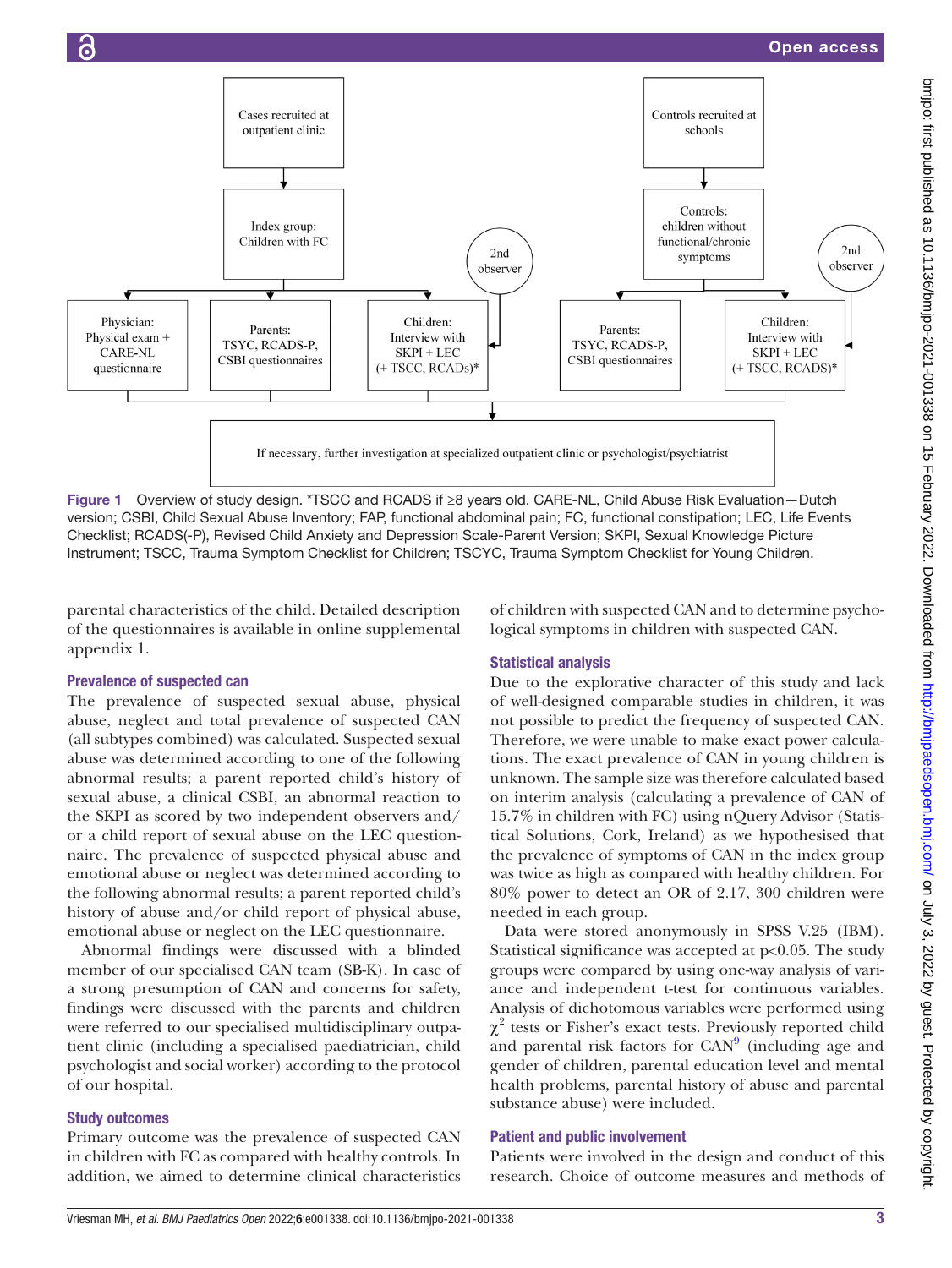

<span id="page-3-0"></span>Figure 2 Inclusion of index and control group. FC, functional constipation.

recruitment were informed by discussions with parents of patients based on previous studies of our research group.<sup>15-17</sup> Once the trial has been published, participants will be informed of the results through a newsletter.

#### RESULTS

#### Study population

In total, 228 children were diagnosed with FC and included in the index group [\(figure](#page-3-0) 2).

Reasons to decline participation were mostly practical (eg, no time) or concerns about the implications for the child. For the healthy control group, we randomly selected 295 elementary schools throughout different regions of the Netherlands, out of which 27 schools agreed to publish the study in their newsletter. The majority of schools reported to be already enrolled in other research projects or had hesitations concerning the research topic. In total, 153 parents of healthy children responded and children were included in the control group.

Of the included children, 50.1% were girls and the median age was 6years ([table](#page-4-0) 1). According to the CARE-NL questionnaire, significant differences with respect to education level and social history between parents of children with FC and parents of healthy controls were found [\(table](#page-4-0) 1).

#### Prevalence of suspected CAN

We calculated the prevalence of suspected different subtypes of CAN [\(table](#page-5-0) 2). When combining all subtypes of CAN, no significant difference was found in the prevalence of suspected CAN between children with FC and healthy controls (23.3% vs 30.1%, 95% CI 0.44 to 1.12). Out of the 99 children with a suspicion of CAN, 17 children with FC and 12 healthy controls were referred to our specialised multidisciplinary outpatient clinic for further follow-up.

Next, our secondary objective was to determine clinical characteristics and psychological symptoms of children with suspected CAN. Clinical characteristics of children with suspected CAN are described in [table](#page-6-0) 3. For this analysis, all children with suspected CAN were grouped together (n=99) and were compared with children without a suspicion of CAN (n=282). In children with FC, no significant difference with respect to the presence of faecal incontinence symptoms was found between children with and without suspected CAN (71.6% vs 74.3%, OR 0.9 95%CI 0.4 to 1.8, p=0.67).

According to the RCADS/RCADS-P and TSCYC/TSCC questionnaires, no significant differences were found in the prevalence of anxiety and depression (3 (3.0%) vs 3 (1.1%), p=0.18) and PTSD symptoms  $(7, 2\%)$  vs 12 (4.7%), p=0.35) between children with (n=99) and without a suspicion of CAN (n=282).

## **DISCUSSION**

In this large case–control study including 381 children, we found a high number (26%) of children with a suspicion of CAN. No significant difference was found in the prevalence of suspected CAN in children with FC as compared with their healthy peers.

Unfortunately, paediatric data on this topic are scarce and the limited published studies mostly report on symptoms of faecal incontinence in children with a confirmed diagnosis of CAN.<sup>[22 23](#page-7-13)</sup> With this current study, we tried to determine the prevalence of suspected CAN in children with a confirmed diagnosis of FC. To our knowledge, only two other community based studies conducted in Sri Lanka and Hong Kong assessed this association[.21 33](#page-7-12) Rajindrajith *et al* found a significantly higher prevalence of sexual (5.8% vs  $2.6\%$ ), emotional  $(40.9\% \text{ vs } 20.8\%)$  and physical abuse (41.6% vs 23.2%) according to self-reports of adolescents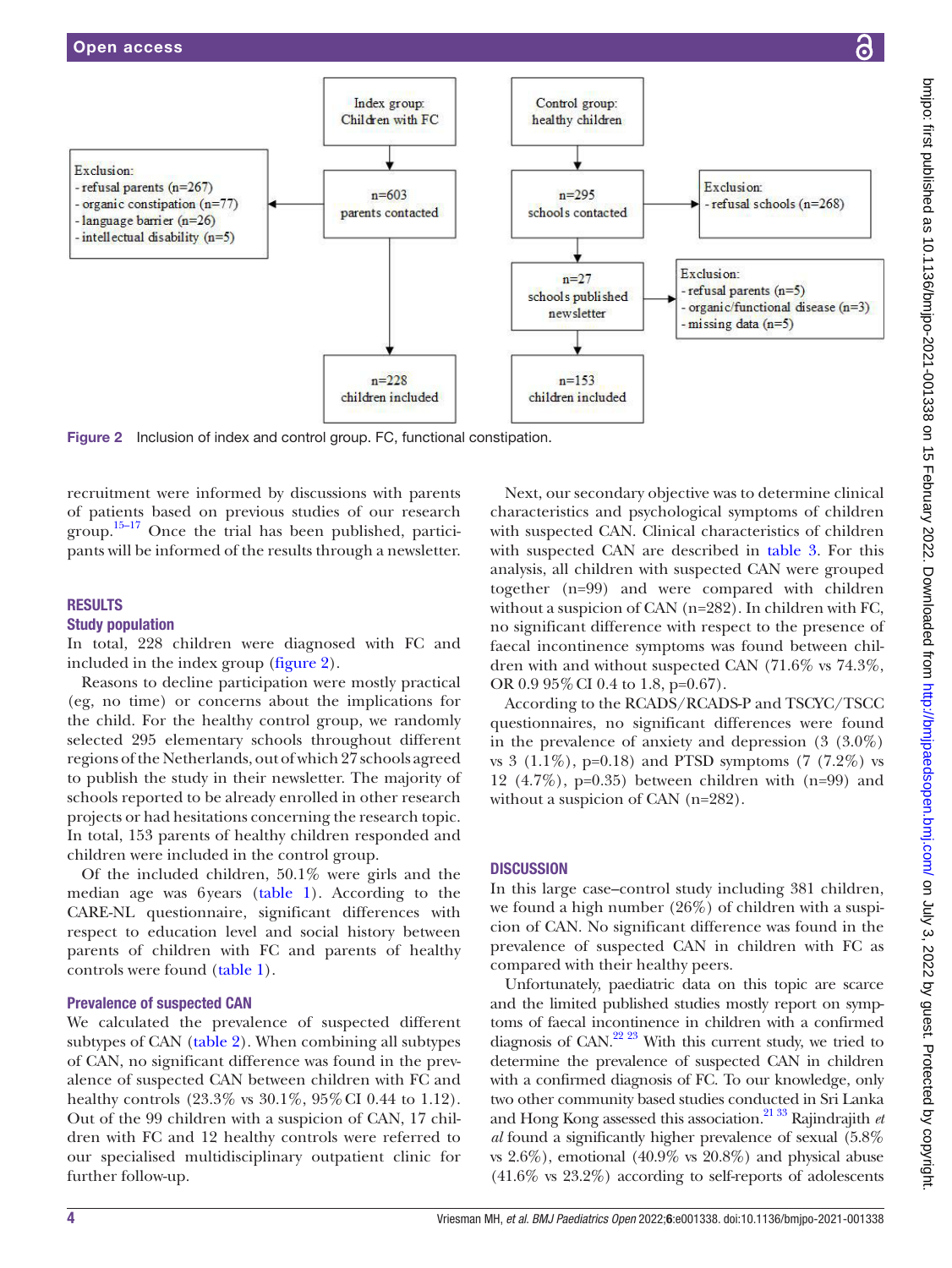<span id="page-4-0"></span>

| <b>Table 1</b><br>Demographic characteristics                                    |              |                  |                           |  |  |  |
|----------------------------------------------------------------------------------|--------------|------------------|---------------------------|--|--|--|
|                                                                                  | <b>FC</b>    |                  |                           |  |  |  |
|                                                                                  | $(n=228)$    | Controls (n=153) | P value                   |  |  |  |
| Child characteristics                                                            |              |                  |                           |  |  |  |
| Age in years, median (IQR)*                                                      | $6(5 - 8.8)$ | $6(5-8)$         | 0.34                      |  |  |  |
| Girls, $n$ $(\%)\dagger$                                                         | 112(49.1)    | 79 (51.6)        | 0.63                      |  |  |  |
| Faecal incontinence n (%)                                                        | 177 (77.6)   | —                | -                         |  |  |  |
| Duration symptoms in years, median (IQR)                                         | $4(2-6)$     |                  |                           |  |  |  |
| Behavioural problems, n (%)                                                      | 17(7.6)      |                  | —                         |  |  |  |
| Abnormalities during physical examination suspect for<br>CAN, $n$ (%) $\ddagger$ | 64 (28.1)    |                  |                           |  |  |  |
| Anxiety/depression symptoms, n (%)§1                                             | 6(2.6)       | 0(0.0)           | 0.09                      |  |  |  |
| PTSD symptoms, n (%)**†                                                          | 15(7.0)      | 4(2.9)           | 0.09                      |  |  |  |
| Parental characteristics                                                         |              |                  |                           |  |  |  |
| Parent(s) Dutch origin, n (%)+                                                   | 177(83.1)    | 126 (86.3)       | 0.46                      |  |  |  |
| Parent(s) low education † †, n (%) †                                             | 149 (66.2)   | 48 (32.7)        | (is less than sign) 0.001 |  |  |  |
| Parent(s) history abuse, n (%)+                                                  | 28(13.7)     | 9(6.4)           | 0.03                      |  |  |  |
| Parent(s) history domestic violence, n (%) <sup>+</sup>                          | 21(10.3)     | 6(4.2)           | 0.04                      |  |  |  |
| Parent(s) daily alcohol use, n (%) <sup>+</sup>                                  | 23(18.0)     | 18(15.7)         | 0.63                      |  |  |  |
| Parent(s) drug abuse, n (%) <sup>+</sup>                                         | 11(5.2)      | 4(2.8)           | 0.27                      |  |  |  |
| Parent(s) mental health problems, n (%)+                                         | 75 (35.4)    | 28 (19.6)        | 0.001                     |  |  |  |

\*Mann-Whitney U test.

†Pearson χ<sup>2</sup> test

‡Accordingto physician, includes abnormal behaviour during examination (n=34), refusal of examination (n=17), haematomas (n=10) anal fissures (n=8), abnormal interaction between parent and child (n=5).

§Accordingto the RCADS/RCADS-P questionnaires. ¶Fisher's exact test.

\*\* According to the TSCYC/TSCC questionnaires.

††<collegeor university degree.

-, not applicable; ADHD, autism and anxiety disorder; CAN, child abuse and neglect; FC, functional constipation; PTSD, post-traumatic stress disorder; RCADS-P, Revised Child Anxiety and Depression Scale-Parent Version; TSCC, Trauma Symptom Checklist for Children; TSCYC, Trauma Symptom Checklist for Young Children.

with FC as compared with healthy controls. $^{21}$  In contrast, Tam *et al* could not confirm this association.<sup>33</sup> Since the prevalence of CAN is highly dependent on community and societal factors, and differs between low-income and highincome countries, it is hard to compare our findings with these different widespread geographical locations.<sup>13</sup> Moreover, comparison between study results is challenging owing to the difference in instruments used to diagnose the prevalence of CAN.

We found a high prevalence of suspected CAN in our cohort; 23% and 30% of children with FC and healthy controls respectively. These numbers are conflicting with the previous Dutch NPM-2017 study, reporting a prevalence of confirmed cases of CAN of less than  $3\%$  in children.<sup>[34](#page-7-23)</sup> However, it is important to keep in mind that we could only identify children with a suspicion of CAN, and a final diagnosis by a multidisciplinary team was not made in the time span of our study. This in contrast to the NPM study, which reported on the number of confirmed cases of CAN using data from 'Safe at Home' organisations and professionals. This major difference in methods could justify the conflicting numbers. Nonetheless, our results are in line

with the previously self-reported prevalence of CAN in Dutch school children of  $26.7\%$ .<sup>35 36</sup>

Research on the exact prevalence of CAN is challenging. Consent of parents is always required, while parents could be the perpetrators of the abuse. Furthermore, the diagnosis of CAN in young children is extremely difficult to confirm, while these young children are most at risk for CAN.<sup>13</sup> Not only important emotional barriers in disclosing CAN are involved, especially in a research setting where subjects have not met the interviewer before. In contrast to adults, (young) children often lack the proper words and knowledge to report abuse.<sup>15</sup> Consequently, CAN in children is often not recognised by healthcare professionals, and up to a 10-fold gap between studies based on self-report and child protection agencies is reported. $37$  Therefore, for this current study, we chose to use both an interview with children and parental questionnaires to diagnose a suspicion of CAN. However, a reference standard for the diagnosis of CAN in children is lacking and instruments differ widely between studies and centres. We, therefore, decided to use several instruments, suitable for a young population, in order to not miss any children with a risk for CAN. Although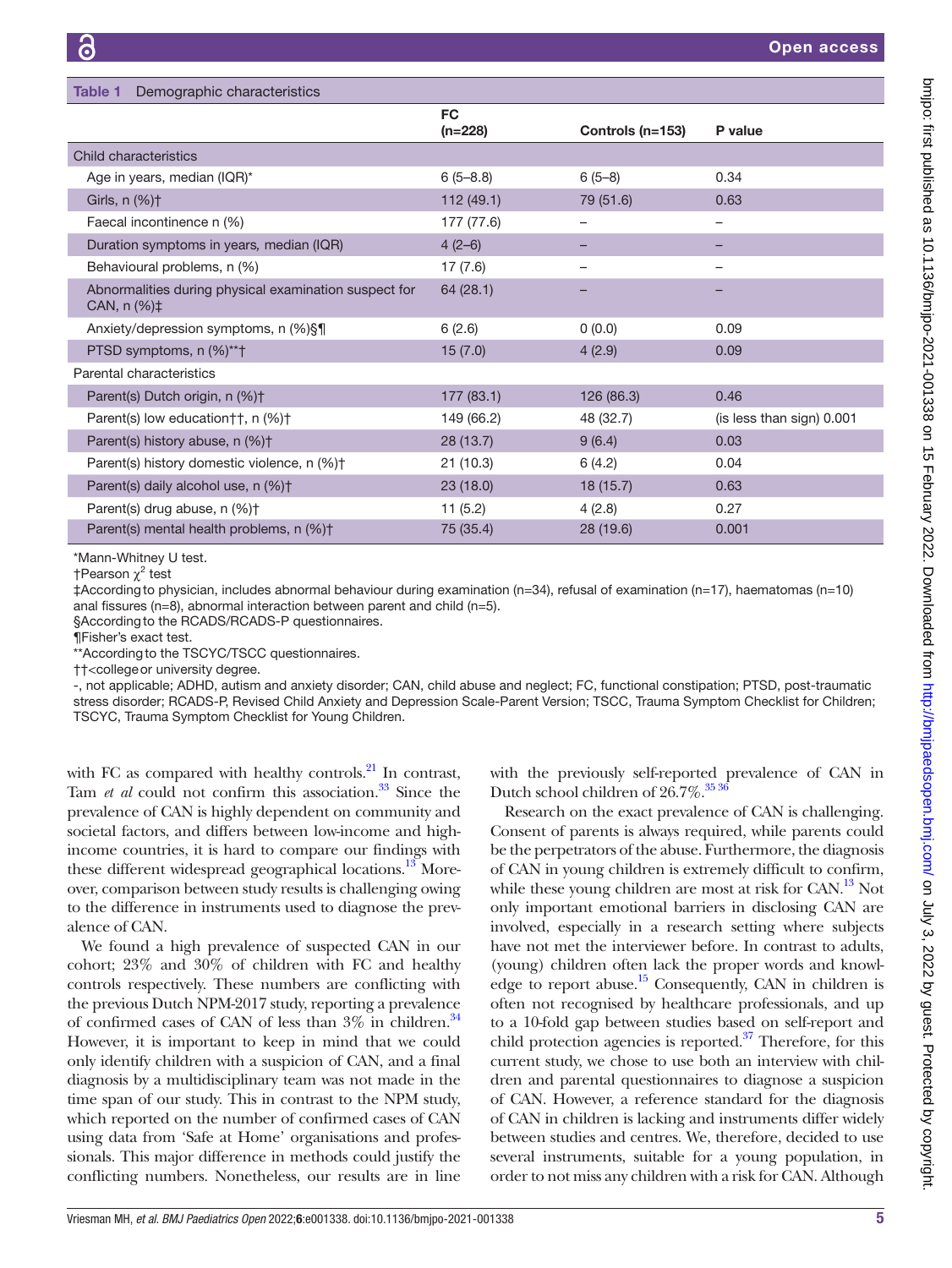<span id="page-5-0"></span>

| Open access                            |              |                  |                                  | <u>ය</u> |
|----------------------------------------|--------------|------------------|----------------------------------|----------|
| Prevalence of suspected CAN<br>Table 2 |              |                  |                                  |          |
| N(%)                                   | $FC (n=228)$ | Controls (n=153) | <b>Unadjusted OR</b><br>(95% CI) | P value  |
| <b>Total suspected CAN</b>             | 53 (23.2%)   | 46 (30.1%)       | 0.7<br>$(0.4 \text{ to } 1.1)$   | 0.14     |
| Suspected sexual abuse*                | 27 (11.8%)   | 25 (16.3%)       | 0.7<br>$(0.4 \text{ to } 1.2)$   | 0.21     |
| History sexual abuse                   | $2(0.9\%)$   | 4(2.7%)          |                                  |          |
| <b>Clinical CSBI</b>                   | 15 (6.7%)    | 18 (12.0%)       |                                  |          |
| Abnormal LEC                           | $0(0.0\%)$   | $3(2.1\%)$       |                                  |          |
| Abnormal SKPI                          | 13 (5.8%)    | $2(1.4\%)$       |                                  |          |
| Suspected emotional abuse and neglect† | 17(7.5%)     | 11(7.2%)         | 1.1<br>$(0.5 \text{ to } 2.3)$   | 0.90     |
| History neglect                        | $1(0.5\%)$   | 1(0.7%)          |                                  |          |
| Abnormal LEC                           | 16 (7.3%)    | 11(7.8%)         |                                  |          |
| Suspected physical abuse‡              | 20 (8.8%)    | 18 (11.8%)       | 0.7<br>$(0.4 \text{ to } 1.4)$   | 0.34     |
| History physical abuse                 | $2(0.9\%)$   | 1(0.7%)          |                                  |          |
| Abnormal LEC                           | 18 (8.3%)    | 17 (12.0%)       |                                  |          |

\*Accordingto a parent reported child's history of sexual abuse, a clinical CSBI, abnormal SKPI and/or a child report of sexual abuse on the LEC questionnaire.

†Accordingto a parent reported child's history of neglect and/or child report of emotional abuse and neglect on the LEC questionnaire. ‡Accordingto a parent reported child's history of physical abuse and/or child report of physical on the LEC questionnaire.

CAN, child abuse and neglect; CSBI, Child Sexual Behaviour Inventory; FC, functional constipation; LEC, Life Events Checklist; SKPI, Sexual Knowledge Picture Instrument.

these instruments are already in clinical use by our specialised CAN team, the validation of the SKPI interview is still in progress[.38](#page-7-26) Moreover, a recent systematic review showed low specificity of the CSBI for diagnosing sexual abuse.<sup>39</sup> It is therefore possible that some children were misclassified as suspected victims of CAN.

Another challenging aspect of diagnosing CAN in children with FC is that symptoms might overlap. CAN may cause behavioural and psychological problems, but these disorders are also common in children with  $FC<sup>40</sup>$  Physical examination of children with FC, including inspection of the anorectal area and digital rectal examination, may lead to abnormal behaviour that is also seen in children after CAN. Because the interview was conducted right after the clinic visit, this could also have contributed to the high prevalence of abnormal reactions to the SKPI pictures in this group. Other important markers of sexual abuse during physical examination, such as anal fissures, are also common problems in children with constipation. $^{41}$  42 Therefore, our findings on physical examination and psychological symptoms in children with FC should be interpreted with care. The use of the SKPI in children with FC should be further investigated.

In addition, the inclusion of a representative healthy control group was not easy. For ethical reasons, recruitment of the index and control group occurred in a different way. While all new patients with FC visiting the outpatient clinic were personally informed about the study, we were only allowed to recruit healthy controls via a newsletter and parents had to actively contact us in order to participate.

Our results show that the topic of the study played an important role in the non-participation of many of the contacted schools and parents of both the index and control group. The recruitment is therefore at risk for selection bias, which has important consequences for our study results. Due to the low number of participating parents of healthy controls, it could be that these parents had specific reasons to respond to the research. These parents might have had existing concerns about possible psychological problems or abuse of their child, thereby contributing to the high prevalence of suspected CAN in this group. Moreover, important differences in demographic characteristics between the two study groups in terms of socioeconomic status were found. These differences could have affected our results, given that social factors including socioeconomic status are correlated with risk of CAN. $^{13}$  Owing to these differences in baseline characteristics and potential selection bias of parents, we cannot draw firm conclusions on our results on parental factors (ie, domestic violence, drug and alcohol abuse) in children with suspected CAN. However, given the current ethical obligations, these challenges are unavoidable and previously described in similar research projects.<sup>43</sup>

General limitations of the study should be considered when interpreting our results. Unfortunately, we did not meet our power calculations due to slow inclusion rates. It could, therefore, be hypothesised that the study groups were too small to draw firm conclusions. However, the exact prevalence of CAN is unknown, the power calculations were based on an interim analysis, and the important differences in baseline characteristics between study groups, made us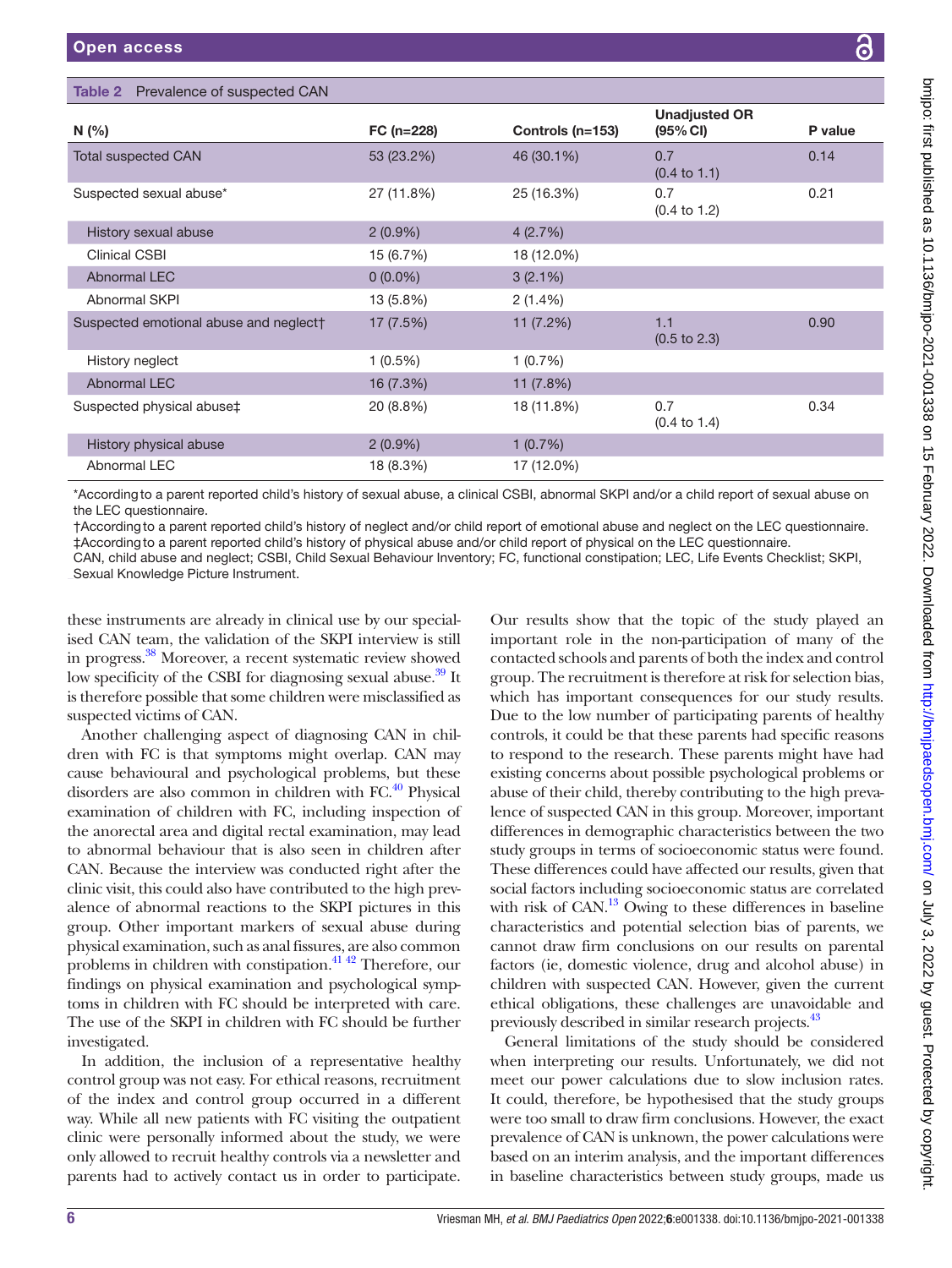<span id="page-6-0"></span>

| Clinical characteristics of children with suspected CAN<br>Table 3 |                                            |                                                          |                                  |         |  |  |  |  |
|--------------------------------------------------------------------|--------------------------------------------|----------------------------------------------------------|----------------------------------|---------|--|--|--|--|
|                                                                    | Children with suspicion<br>of CAN $(n=99)$ | <b>Children without</b><br>suspicion of CAN<br>$(n=282)$ | <b>Unadjusted OR</b><br>(95% CI) | P value |  |  |  |  |
| Child characteristics                                              |                                            |                                                          |                                  |         |  |  |  |  |
| Age in years, median (IQR)                                         | $7(6-9)$                                   | $5(5-8)$                                                 | 1.1<br>(1.0 to 1.3)              | 0.02    |  |  |  |  |
| Girls, n (%)                                                       | 50(50.0)                                   | 141 (50.0)                                               | 1.0<br>$(0.7 \text{ to } 1.6)$   | 0.93    |  |  |  |  |
| Faecal incontinence, n (%))+                                       | 38/53 (71.6)                               | 130/175 (74.3)                                           | 0.9<br>$(0.4 \text{ to } 1.8)$   | 0.67    |  |  |  |  |
| Behavioural problems, n (%)                                        | 7(7.1)                                     | 10(3.5)                                                  | 2.5<br>(0.9 to 6.8)              | 0.16    |  |  |  |  |
| Parental characteristics                                           |                                            |                                                          |                                  |         |  |  |  |  |
| Parent(s) Dutch origin, n (%)                                      | 14(15.4)                                   | 42 (15.7)                                                | 0.9<br>$(0.5 \text{ to } 1.9)$   | 0.95    |  |  |  |  |
| Parent(s) low education*, n (%)                                    | 52 (54.2)                                  | 145 (52.5)                                               | 1.1<br>$(0.7 \text{ to } 1.7)$   | 0.78    |  |  |  |  |
| Parent(s) history abuse, n (%)                                     | 13 (14.9)                                  | 24(9.3)                                                  | 1.7<br>$(0.8 \text{ to } 3.5)$   | 0.14    |  |  |  |  |
| Parent(s) history domestic violence, n (%)                         | 14 (15.6)                                  | 13(5.1)                                                  | 3.4<br>$(1.6 \text{ to } 7.7)$   | 0.002   |  |  |  |  |
| Parent(s) daily alcohol consumption, n (%)                         | 19 (30.6)                                  | 22(12.2)                                                 | 3.2<br>$(1.6 \text{ to } 6.4)$   | 0.001   |  |  |  |  |
| Parent(s) drug abuse, n (%)                                        | 8(8.8)                                     | 7(2.7)                                                   | 3.6<br>$(1.3 \text{ to } 10.2)$  | 0.03    |  |  |  |  |
| Parent(s) mental health problems, n (%)                            | 32 (34.0)                                  | 71 (27.2)                                                | 1.4<br>$(0.8 \text{ to } 2.3)$   | 0.21    |  |  |  |  |

\*<collegeor university degree.

†only in children with FC

-, not applicable; CAN, child abuse and neglect.

decide to preliminary terminate the study. Another limitation is that the interview and questionnaires of cases and controls were not blinded, possibly leading to bias in the interpretation of results. However, to minimise this bias, an independent second observer was appointed to independently score the interviews and only abnormal results of both the first and second observer were used to calculate the prevalence of suspected CAN.

In contrast to the adult literature, we could not confirm the association between CAN and FC. Pathophysiologic differences between adults and children with FC could also play a role. As the association between CAN and FC is mostly described in adults with slow-transit constipation and pelvic floor dyssynergia, $4^{-10}$  these types of constipation are less commonly acknowledged in young children. It could also be hypothesised that constipation, as a symptom of CAN, will develop over time and the association in young children is, therefore, not present yet. Well-designed longitudinal paediatric studies, with longer follow-up, are therefore needed to confirm this hypothesis.

In conclusion, in this study, we found a high prevalence of suspected CAN, but could not confirm an association between suspected CAN and a diagnosis of FC. Our study demonstrates the many challenges, both ethical and methodological, related to research on the association between CAN and FC. Future research is needed to further unravel

the possible gastrointestinal consequences after CAN in order to establish an early detection and prevention of reabuse in children. These observational studies should use a comparable recruitment procedure to include a representative patient and control group, and blinded multidisciplinary assessment to determine the prevalence of CAN.

#### Author affiliations

<sup>1</sup>Department of Pediatric Gastroenterology and Nutrition, Emma Childrens' Hospital UMC, Amsterdam, The Netherlands

<sup>2</sup>Department of Social Pediatrics, Emma Childrens' Hospital UMC, Amsterdam, The **Netherlands** 

<sup>3</sup>Department of Child and Adolescent Psychiatry, Amsterdam UMC Locatie AMC, Amsterdam, The Netherlands

4 De Bascule, Academic Center for Child and Adolescent Psychiatry, Amsterdam UMC, University of Amsterdam, Amsterdam, Netherlands

5 Pediatric Clinical Research Office, Emma Childrens' Hospital UMC, Amsterdam, The Netherlands

<sup>6</sup>Knowledge Institute of the Dutch Association of Medical Specialists, Utrecht, Netherlands

Contributors MHV: conceptualised the study, collected data, drafted the initial manuscript and performed initial data analyses. TFV-B: conceptualiSed the study, collected data and reviewed and revised the manuscript. SB-K: participated in the design of the study, coordinated and supervised data collection, and critically reviewed and revised the manuscript. JHvdL: coordinated and supervised data analyses, and critically reviewed and revised the manuscript. AHT, RJLL and MAB: participated in the design of the study, supervised drafting of the manuscript and critically reviewed the manuscript for important intellectual content. MAB: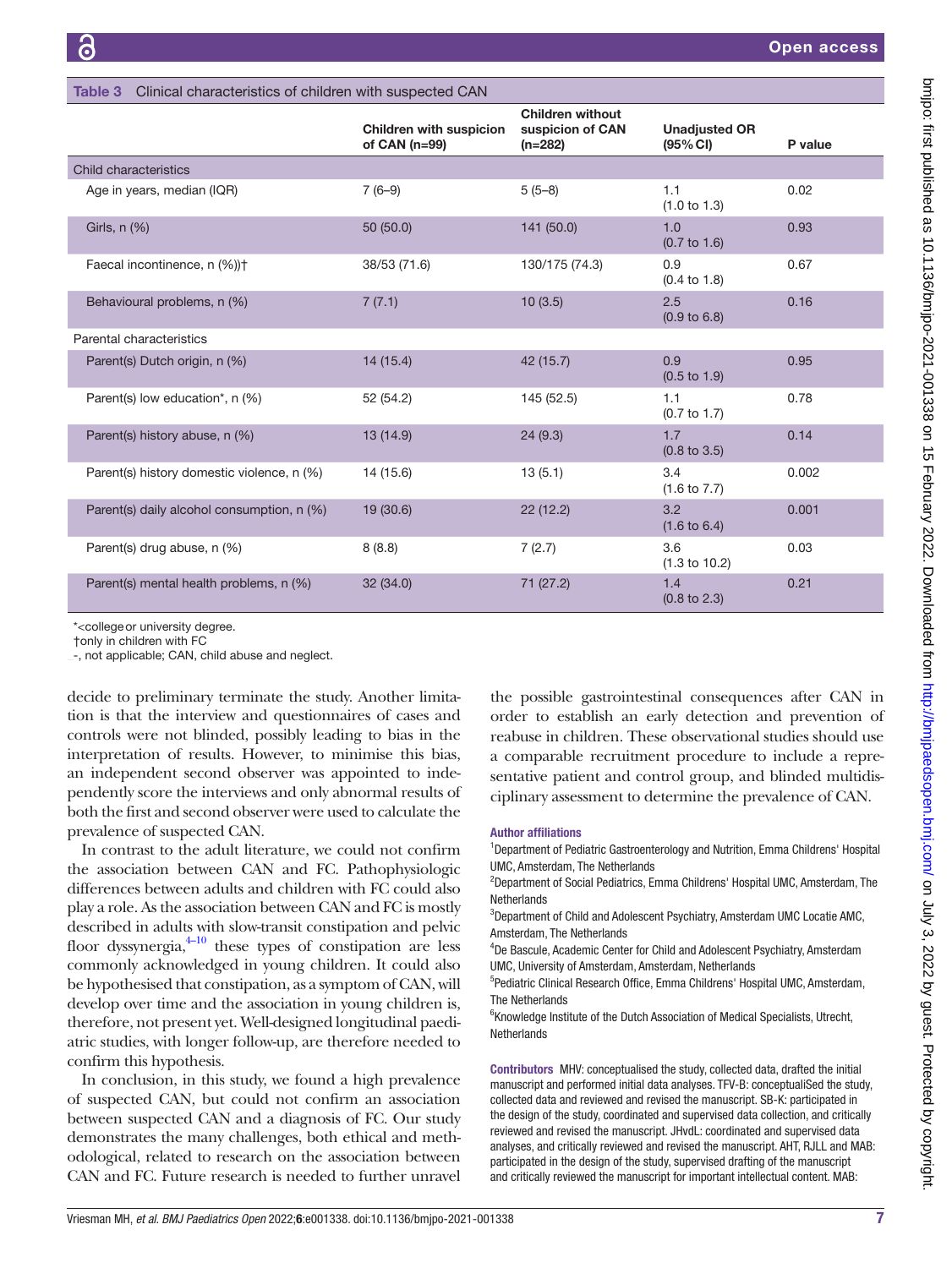responsible for the overall content as the guarantor. All authors approved the final manuscript as submitted and agree to be accountable for all aspects of the work.

Funding The authors have not declared a specific grant for this research from any funding agency in the public, commercial or not-for-profit sectors.

Competing interests None declared.

Patient consent for publication Consent obtained from parent(s)/quardian(s)

Ethics approval The study was approved by the local Medical Ethics Committee (file no. METC 2011\_059, NL35893.018.11). All parents were asked for written informed consent.

Provenance and peer review Not commissioned; externally peer reviewed.

Data availability statement All data relevant to the study are included in the article or uploaded as online supplemental information. Not applicable.

Supplemental material This content has been supplied by the author(s). It has not been vetted by BMJ Publishing Group Limited (BMJ) and may not have been peer-reviewed. Any opinions or recommendations discussed are solely those of the author(s) and are not endorsed by BMJ. BMJ disclaims all liability and responsibility arising from any reliance placed on the content. Where the content includes any translated material, BMJ does not warrant the accuracy and reliability of the translations (including but not limited to local regulations, clinical guidelines, terminology, drug names and drug dosages), and is not responsible for any error and/or omissions arising from translation and adaptation or otherwise.

Open access This is an open access article distributed in accordance with the Creative Commons Attribution Non Commercial (CC BY-NC 4.0) license, which permits others to distribute, remix, adapt, build upon this work non-commercially, and license their derivative works on different terms, provided the original work is properly cited, appropriate credit is given, any changes made indicated, and the use is non-commercial. See:<http://creativecommons.org/licenses/by-nc/4.0/>.

#### ORCID iD

Mana H Vriesman<http://orcid.org/0000-0002-4759-8447>

#### **REFERENCES**

- 1 Koppen IJN, Vriesman MH, Saps M, *et al*. Prevalence of functional defecation disorders in children: a systematic review and metaanalysis. *[J Pediatr](http://dx.doi.org/10.1016/j.jpeds.2018.02.029)* 2018;198:121–30.
- <span id="page-7-0"></span>2 Philips EM, Peeters B, Teeuw AH, *et al*. Stressful life events in children with functional defecation disorders. *[J Pediatr Gastroenterol](http://dx.doi.org/10.1097/MPG.0000000000000882)  [Nutr](http://dx.doi.org/10.1097/MPG.0000000000000882)* 2015;61:384–92.
- 3 Joinson C, Grzeda MT, von Gontard A, *et al*. Psychosocial risks for constipation and soiling in primary school children. *[Eur Child](http://dx.doi.org/10.1007/s00787-018-1162-8)  [Adolesc Psychiatry](http://dx.doi.org/10.1007/s00787-018-1162-8)* 2019;28:203–10.
- <span id="page-7-1"></span>4 Leroi AM, Bernier C, Watier A, *et al*. Prevalence of sexual abuse among patients with functional disorders of the lower gastrointestinal tract. *[Int J Colorectal Dis](http://dx.doi.org/10.1007/BF00346219)* 1995;10:200–6.
- 5 Drossman DA, Leserman J, Nachman G, *et al*. Sexual and physical abuse in women with functional or organic gastrointestinal disorders. *[Ann Intern Med](http://dx.doi.org/10.7326/0003-4819-113-11-828)* 1990;113:828–33.
- 6 Solé LI, Bolino MC, Lueso M, *et al*. Prevalence of sexual and physical abuse in patients with obstructed defecation: impact on biofeedback treatment. *[Rev Esp Enferm Dig](http://dx.doi.org/10.4321/S1130-01082009000700003)* 2009;101:464–7.
- <span id="page-7-2"></span>7 Imhoff LR, Liwanag L, Varma M. Exacerbation of symptom severity of pelvic floor disorders in women who report a history of sexual abuse. *[Arch Surg](http://dx.doi.org/10.1001/archsurg.2012.1144)* 2012;147:1123–9.
- <span id="page-7-3"></span>8 O'Brien S, Hyman N, Osler T, *et al*. Sexual abuse: a strong predictor of outcomes after colectomy for slow-transit constipation. *[Dis Colon](http://dx.doi.org/10.1007/DCR.0b013e3181b13408)  [Rectum](http://dx.doi.org/10.1007/DCR.0b013e3181b13408)* 2009;52:1844–7.
- <span id="page-7-21"></span>9 Beck JJH, Elzevier HW, Pelger RCM, *et al*. Multiple pelvic floor complaints are correlated with sexual abuse history. *[J Sex Med](http://dx.doi.org/10.1111/j.1743-6109.2008.01045.x)* 2009;6:193–8.
- <span id="page-7-10"></span>10 Drossman DA, Talley NJ, Leserman J, *et al*. Sexual and physical abuse and gastrointestinal illness. review and recommendations. *[Ann Intern Med](http://dx.doi.org/10.7326/0003-4819-123-10-199511150-00007)* 1995;123:782–94.
- <span id="page-7-4"></span>11 Tabbers MM, DiLorenzo C, Berger MY, *et al*. Evaluation and treatment of functional constipation in infants and children: evidence-based recommendations from ESPGHAN and NASPGHAN. *[J Pediatr Gastroenterol Nutr](http://dx.doi.org/10.1097/MPG.0000000000000266)* 2014;58:258–74.
- 12 Bharucha AE, Pemberton JH, Locke GR. American gastroenterological association technical review on constipation. *[Gastroenterology](http://dx.doi.org/10.1053/j.gastro.2012.10.028)* 2013;144:218–38.
- <span id="page-7-5"></span>13 World Health Organisation. Child maltreatment fact sheet no 150. Available: [https://www.who.int/news-room/fact-sheets/detail/child](https://www.who.int/news-room/fact-sheets/detail/child-maltreatment)[maltreatment](https://www.who.int/news-room/fact-sheets/detail/child-maltreatment) [Accessed 20 Sep 2019].
- <span id="page-7-6"></span>14 Lemaigre C, Taylor EP, Gittoes C. Barriers and facilitators to disclosing sexual abuse in childhood and adolescence: a systematic review. *[Child Abuse Negl](http://dx.doi.org/10.1016/j.chiabu.2017.05.009)* 2017;70:39–52.
- <span id="page-7-7"></span>15 Brilleslijper-Kater SN, Friedrich WN, Corwin DL. Sexual knowledge and emotional reaction as indicators of sexual abuse in young children: theory and research challenges. *[Child Abuse Negl](http://dx.doi.org/10.1016/j.chiabu.2004.06.005)* 2004;28:1007–17.
- <span id="page-7-8"></span>16 Vrolijk-Bosschaart TF, Brilleslijper-Kater SN, Widdershoven GA, *et al*. Physical symptoms in very young children assessed for sexual abuse: a mixed method analysis from the ASAC study. *[Eur J Pediatr](http://dx.doi.org/10.1007/s00431-017-2996-7)* 2017;176:1365–74.
- 17 Vrolijk-Bosschaart TF, Brilleslijper-Kater SN, Widdershoven GAM, *et al*. Psychosocial symptoms in very young children assessed for sexual abuse: a qualitative analysis from the ASAC study. *[Child](http://dx.doi.org/10.1016/j.chiabu.2017.09.001)  [Abuse Negl](http://dx.doi.org/10.1016/j.chiabu.2017.09.001)* 2017;73:8–23.
- <span id="page-7-9"></span>18 Drach KM, Wientzen J, Ricci LR. The diagnostic utility of sexual behavior problems in diagnosing sexual abuse in a forensic child abuse evaluation clinic. *[Child Abuse Negl](http://dx.doi.org/10.1016/S0145-2134(01)00222-8)* 2001;25:489–503.
- 19 Salmon P, Skaife K, Rhodes J. Abuse, dissociation, and somatization in irritable bowel syndrome: towards an explanatory model. *[J Behav](http://dx.doi.org/10.1023/A:1021718304633)  [Med](http://dx.doi.org/10.1023/A:1021718304633)* 2003;26:1–18.
- <span id="page-7-11"></span>20 Hobbis ICA, Turpin G, Read NW. A re-examination of the relationship between abuse experience and functional bowel disorders. *[Scand J](http://dx.doi.org/10.1080/003655202317316051)  [Gastroenterol](http://dx.doi.org/10.1080/003655202317316051)* 2002;37:423–30.
- <span id="page-7-12"></span>21 Rajindrajith S, Devanarayana NM, Lakmini C, *et al*. Association between child maltreatment and constipation: a school-based survey using Rome III criteria. *[J Pediatr Gastroenterol Nutr](http://dx.doi.org/10.1097/MPG.0000000000000249)* 2014;58:486–90.
- <span id="page-7-13"></span>22 Rajindrajith S, Devanarayana NM, Benninga MA. Fecal incontinence in adolescents is associated with child abuse, somatization, and poor health-related quality of life. *[J Pediatr Gastroenterol Nutr](http://dx.doi.org/10.1097/MPG.0000000000001006)* 2016;62:698–703.
- 23 Mellon MW, Whiteside SP, Friedrich WN. The relevance of fecal soiling as an indicator of child sexual abuse: a preliminary analysis. *[J](http://dx.doi.org/10.1097/00004703-200602000-00004)  [Dev Behav Pediatr](http://dx.doi.org/10.1097/00004703-200602000-00004)* 2006;27:25–32.
- <span id="page-7-14"></span>24 Sonneveld LP, Brilleslijper-Kater SN, Benninga MA, *et al*. Prevalence of child sexual abuse in pediatric patients with chronic abdominal pain. *[J Pediatr Gastroenterol Nutr](http://dx.doi.org/10.1097/MPG.0b013e31828b5145)* 2013;56:475–80.
- 25 van Tilburg MAL, Runyan DK, Zolotor AJ, *et al*. Unexplained gastrointestinal symptoms after abuse in a prospective study of children at risk for abuse and neglect. *[Ann Fam Med](http://dx.doi.org/10.1370/afm.1053)* 2010;8:134–40.
- 26 Devanarayana NM, Rajindrajith S, Perera MS, *et al*. Association between functional gastrointestinal diseases and exposure to abuse in teenagers. *[J Trop Pediatr](http://dx.doi.org/10.1093/tropej/fmu035)* 2014;60:386–92.
- <span id="page-7-15"></span>27 Rasquin A, Di Lorenzo C, Forbes D, *et al*. Childhood functional gastrointestinal disorders: child/adolescent. *[Gastroenterology](http://dx.doi.org/10.1053/j.gastro.2005.08.063)* 2006;130:1527–37.
- <span id="page-7-16"></span>28 Friedrich WN, Fisher JL, Dittner CA, *et al*. Child sexual behavior inventory: normative, psychiatric, and sexual abuse comparisons. *[Child Maltreat](http://dx.doi.org/10.1177/1077559501006001004)* 2001;6:37–49.
- <span id="page-7-17"></span>29 Gray MJ, Litz BT, Hsu JL, *et al*. Psychometric properties of the life events checklist. *[Assessment](http://dx.doi.org/10.1177/1073191104269954)* 2004;11:330–41.
- <span id="page-7-18"></span>30 Brilleslijper-Kater SN. *Beyond Words : Between-Group Differences in the Ways Sexually Abused and Nonabused Preschool Children Reveal Sexual Knowledge*. Enschede: Febodruk, 2005.
- <span id="page-7-19"></span>31 Chorpita BF, Moffitt CE, Gray J. Psychometric properties of the revised child anxiety and depression scale in a clinical sample. *[Behav Res Ther](http://dx.doi.org/10.1016/j.brat.2004.02.004)* 2005;43:309–22.
- <span id="page-7-20"></span>32 Odessa JB, Resources FPA. Trauma symptom checklist for young children (TSCYC), 2005. Available: [http://v-psyche.com/doc/Clinical](http://v-psyche.com/doc/Clinical%20Test/Trauma)  [Test/Trauma](http://v-psyche.com/doc/Clinical%20Test/Trauma) [Accessed 23 Apr 2019].
- <span id="page-7-22"></span>33 Tam YH, Li AM, So HK, *et al*. Socioenvironmental factors associated with constipation in Hong Kong children and Rome III criteria. *[J](http://dx.doi.org/10.1097/MPG.0b013e31824741ce)  [Pediatr Gastroenterol Nutr](http://dx.doi.org/10.1097/MPG.0b013e31824741ce)* 2012;55:56–61.
- <span id="page-7-23"></span>34 van Berkel SR, Prevoo MJL, Linting M, *et al*. Prevalence of child maltreatment in the Netherlands: an update and cross-time comparison. *[Child Abuse Negl](http://dx.doi.org/10.1016/j.chiabu.2020.104439)* 2020;103:104439.
- <span id="page-7-24"></span>35 Vink R, van der Pal S, Eekhout I. *Bij Leerlingen in Groep 7/8 van Het Regulier Basisonderwijs*, 2016. [file:///H:/Downloads/TNO-2016-](file:///H:/Downloads/TNO-2016-R11157.pdf) [R11157.pdf](file:///H:/Downloads/TNO-2016-R11157.pdf)
- 36 Alink L, Prevoo M, van Berkel S. *NPM-2017: Nationale Prevalentiestudie Mishandeling van*. Leiden: Kinderen En Jeugdigen, 2018. [https://www.wodc.nl/onderzoeksdatabase/2668g](https://www.wodc.nl/onderzoeksdatabase/2668g-informantenstudie-kindermishandeling.aspx)[informantenstudie-kindermishandeling.aspx](https://www.wodc.nl/onderzoeksdatabase/2668g-informantenstudie-kindermishandeling.aspx)
- <span id="page-7-25"></span>37 Gilbert R, Widom CS, Browne K, *et al*. Burden and consequences of child maltreatment in high-income countries. *[Lancet](http://dx.doi.org/10.1016/S0140-6736(08)61706-7)* 2009;373:68–81.
- <span id="page-7-26"></span>38 van Ham K, Brilleslijper-Kater S, van der Lee H, *et al*. Validation of the sexual knowledge picture instrument as a diagnostic instrument for child sexual abuse: study protocol. *[BMJ Paediatr Open](http://dx.doi.org/10.1136/bmjpo-2020-000799)* 2020;4:e000799.